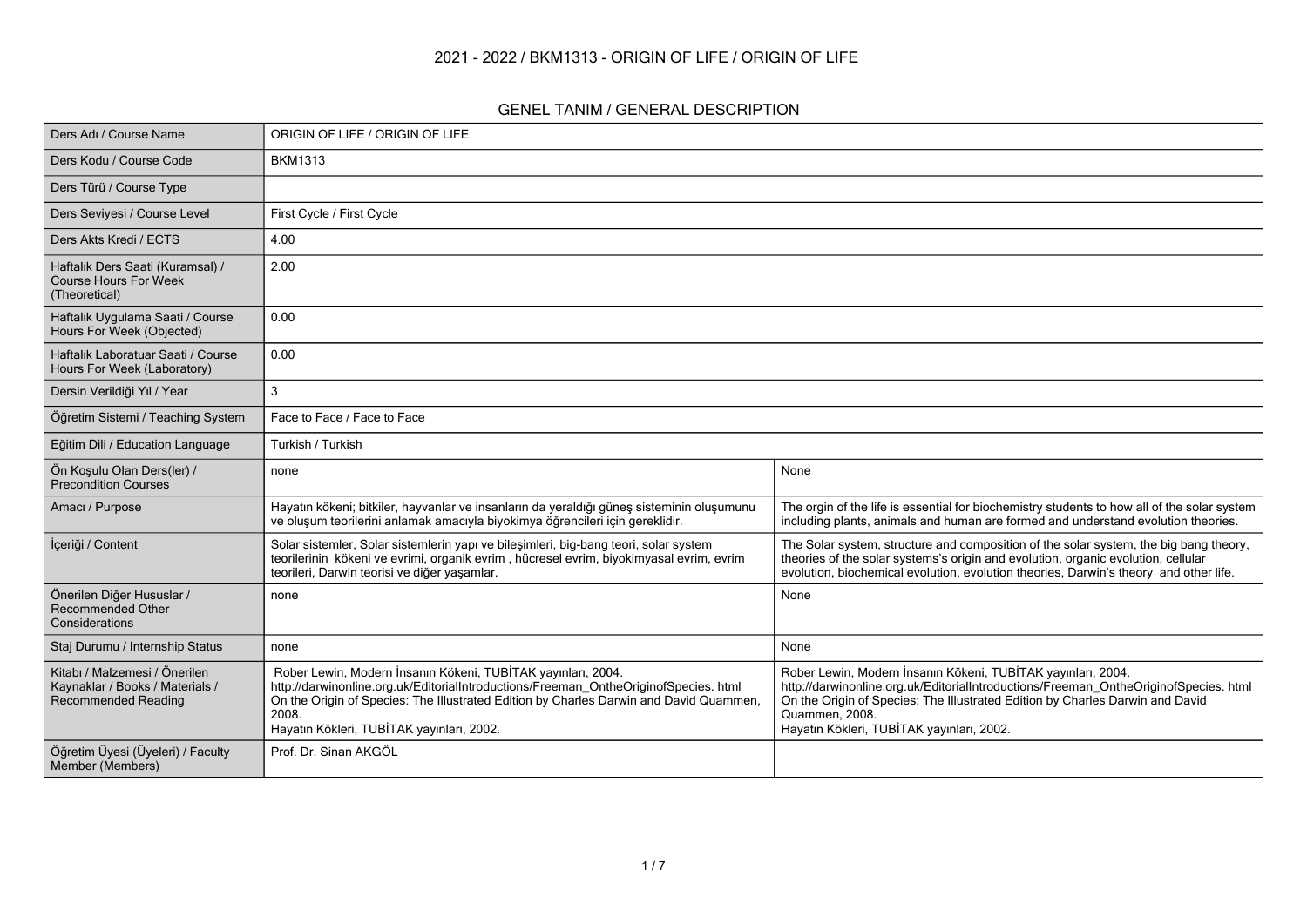# **ÖĞRENME ÇIKTILARI / LEARNING OUTCOMES**

|                | Solar sistemlerin kökeni ve evrimini öğrenebilme         | Be able to understand theories of the solar systems's origin and evolution               |
|----------------|----------------------------------------------------------|------------------------------------------------------------------------------------------|
| $\overline{2}$ | Bing-bang teoriyi tartışabilme                           | Be able to discuss the big bang theory                                                   |
| 3              | Evrim teorilerini öğrenebilme                            | Gain understanding of evolutionary theory                                                |
| 4              | Darwin' in evrim teorisini öğrenebilme                   | Be able to learn Darwin's theory                                                         |
| 5              | Evrim ile ilgili literatür tarama ve yorumlayabilme      | Be able to read scientific literature searching and interpret the knowledge on evolution |
| 6              | Solar system bileşenleri ve yapılarını öğrenebilme       | Be able to learn structure and composition of the solar system                           |
|                | Neden RNA nın ilk genetik materyal olduğunu tartışabilme | Be able to explain why RNA is thought to have been the first genetic material            |
| 8              | Evrim teorilerinin kanıtlarını saptayabilme              | Be able to give evidence to support the theory of evolution                              |
| 9              | Farklı yaşamları tartışabilme                            | Be able to discuss other life                                                            |

**HAFTALIK DERS İÇERİĞİ / DETAILED COURSE OUTLINE**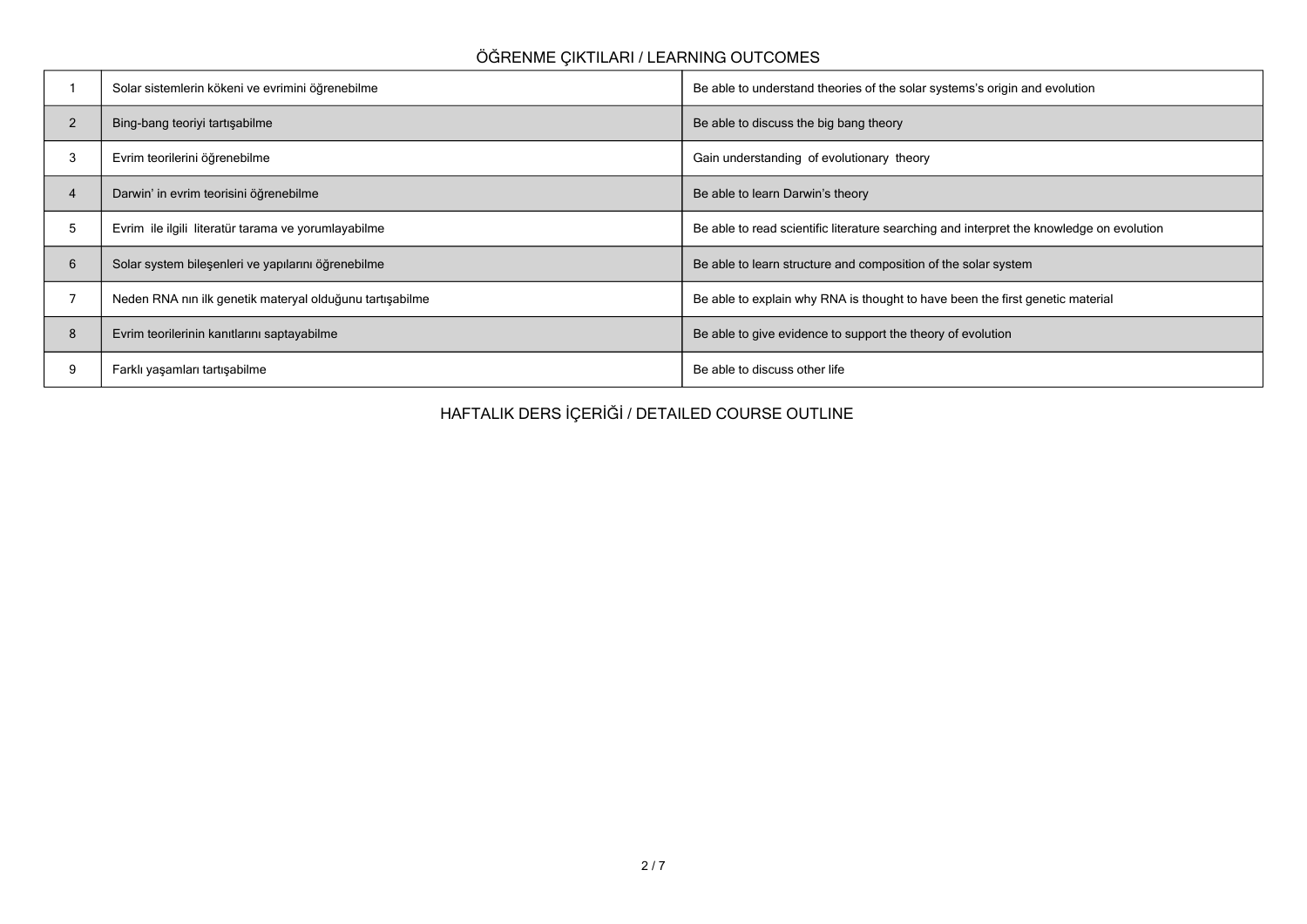|                | Hafta / Week                                         |          |     |                                                                       |                           |  |  |  |  |
|----------------|------------------------------------------------------|----------|-----|-----------------------------------------------------------------------|---------------------------|--|--|--|--|
|                | Teorik Dersler / Theoretical                         | Uygulama | Lab | Öğretim Yöntem ve<br>Teknikleri/Teaching Methods<br><b>Techniques</b> | Ön Hazırlık / Preliminary |  |  |  |  |
| $\overline{1}$ | Solar sistemler                                      |          |     |                                                                       |                           |  |  |  |  |
|                | The Solar system                                     |          |     |                                                                       |                           |  |  |  |  |
|                | Teorik Dersler / Theoretical                         | Uygulama | Lab | Öğretim Yöntem ve<br>Teknikleri/Teaching Methods<br>Techniques        | Ön Hazırlık / Preliminary |  |  |  |  |
| $\overline{c}$ | Solar sistemlerin yapı ve bileşimleri                |          |     |                                                                       |                           |  |  |  |  |
|                | Structure and composition of the solar system        |          |     |                                                                       |                           |  |  |  |  |
|                | Teorik Dersler / Theoretical                         | Uygulama | Lab | Öğretim Yöntem ve<br>Teknikleri/Teaching Methods<br>Techniques        | Ön Hazırlık / Preliminary |  |  |  |  |
| 3              | Big bang teorisi                                     |          |     |                                                                       |                           |  |  |  |  |
|                | The big bang theory                                  |          |     |                                                                       |                           |  |  |  |  |
|                | Teorik Dersler / Theoretical                         | Uygulama | Lab | Öğretim Yöntem ve<br>Teknikleri/Teaching Methods<br>Techniques        | Ön Hazırlık / Preliminary |  |  |  |  |
| $\overline{4}$ | Solar system teorilerinin kökeni                     |          |     |                                                                       |                           |  |  |  |  |
|                | Theories of the solar systems's origin               |          |     |                                                                       |                           |  |  |  |  |
|                | Teorik Dersler / Theoretical                         | Uygulama | Lab | Öğretim Yöntem ve<br>Teknikleri/Teaching Methods<br>Techniques        | Ön Hazırlık / Preliminary |  |  |  |  |
| 5              | Solar sistem teorilerinin evrimi                     |          |     |                                                                       |                           |  |  |  |  |
|                | Theories of the solar systems's origin and evolution |          |     |                                                                       |                           |  |  |  |  |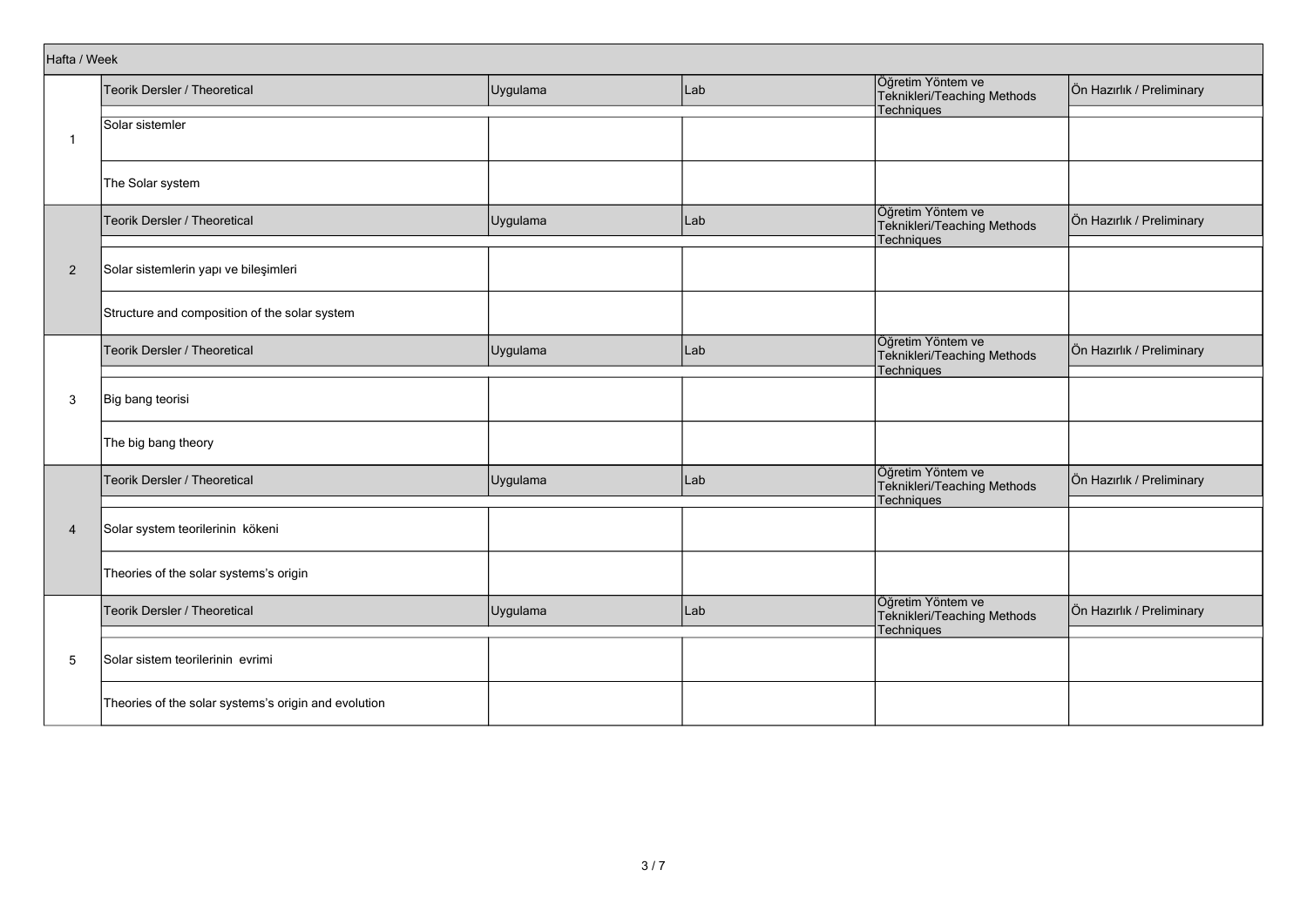|                | Teorik Dersler / Theoretical | Uygulama | Lab | Öğretim Yöntem ve<br>Teknikleri/Teaching Methods<br>Techniques        | Ön Hazırlık / Preliminary |
|----------------|------------------------------|----------|-----|-----------------------------------------------------------------------|---------------------------|
| $\,6\,$        | Organik evrim                |          |     |                                                                       |                           |
|                | Organic evolution            |          |     |                                                                       |                           |
|                | Teorik Dersler / Theoretical | Uygulama | Lab | Öğretim Yöntem ve<br>Teknikleri/Teaching Methods<br>Techniques        | Ön Hazırlık / Preliminary |
| $\overline{7}$ | Hücresel evrim               |          |     |                                                                       |                           |
|                | Cellular evolution           |          |     |                                                                       |                           |
|                | Teorik Dersler / Theoretical | Uygulama | Lab | Öğretim Yöntem ve<br>Teknikleri/Teaching Methods<br>Techniques        | Ön Hazırlık / Preliminary |
| 8              | Arasınav                     |          |     |                                                                       |                           |
|                | Mid-term exam                |          |     |                                                                       |                           |
|                | Teorik Dersler / Theoretical | Uygulama | Lab | Öğretim Yöntem ve<br>Teknikleri/Teaching Methods<br><b>Techniques</b> | Ön Hazırlık / Preliminary |
| $9\,$          | Biyokimyasal evrim           |          |     |                                                                       |                           |
|                | <b>Biochemical evolution</b> |          |     |                                                                       |                           |
|                | Teorik Dersler / Theoretical | Uygulama | Lab | Öğretim Yöntem ve<br>Teknikleri/Teaching Methods<br>Techniques        | Ön Hazırlık / Preliminary |
| 10             | Evrim teorileri              |          |     |                                                                       |                           |
|                | Evolution theories           |          |     |                                                                       |                           |
|                | Teorik Dersler / Theoretical | Uygulama | Lab | Öğretim Yöntem ve<br>Teknikleri/Teaching Methods<br>Techniques        | Ön Hazırlık / Preliminary |
| 11             | Darwin teorisi               |          |     |                                                                       |                           |
|                | Darwin's theory              |          |     |                                                                       |                           |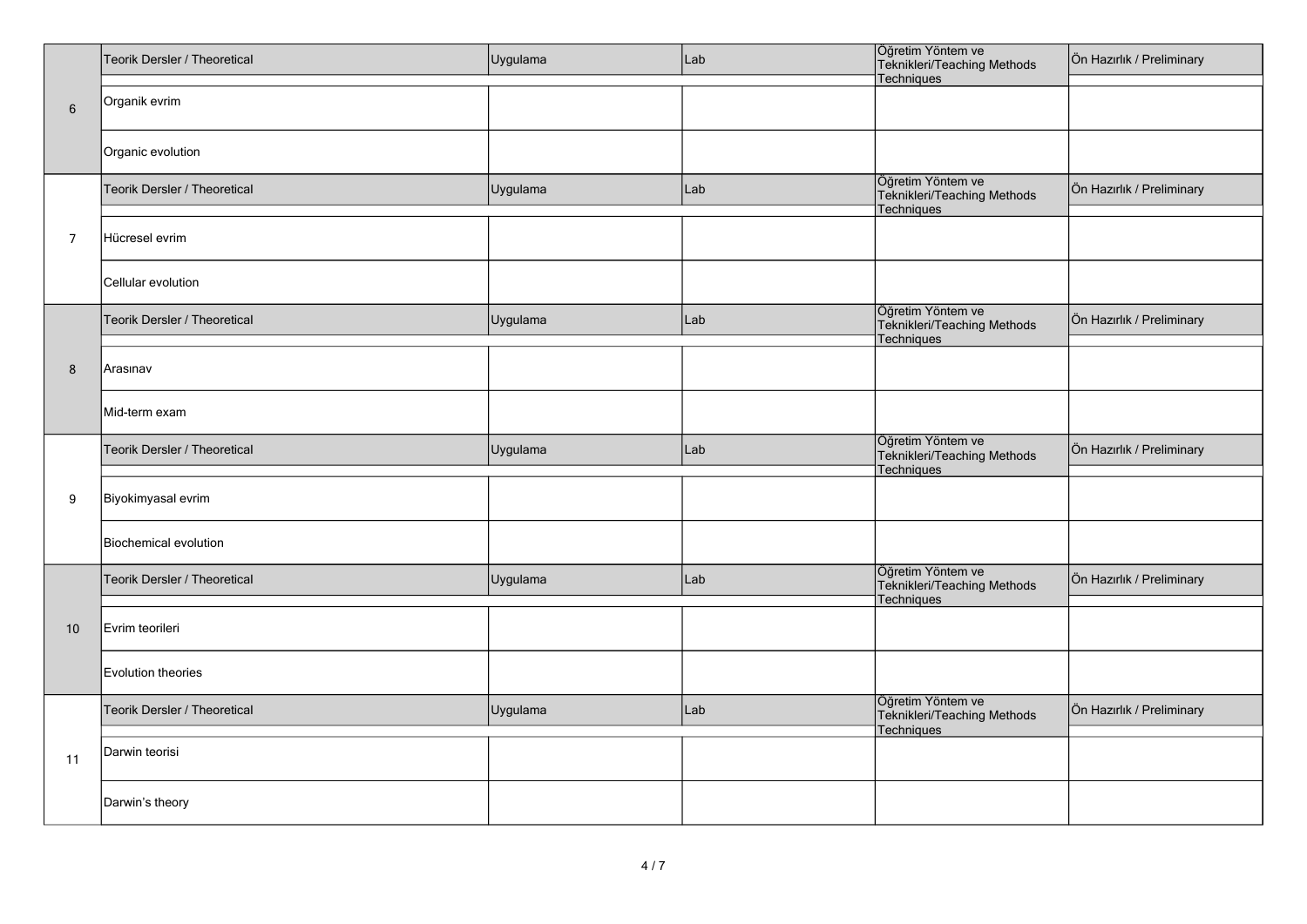|    | Teorik Dersler / Theoretical | <b>Uygulama</b> | Lab | Öğretim Yöntem ve<br>Teknikleri/Teaching Methods               | Ön Hazırlık / Preliminary |
|----|------------------------------|-----------------|-----|----------------------------------------------------------------|---------------------------|
|    |                              |                 |     | Techniques                                                     |                           |
| 12 | Diğer yaşamlar               |                 |     |                                                                |                           |
|    | Celestial life               |                 |     |                                                                |                           |
|    |                              |                 |     |                                                                |                           |
|    | Teorik Dersler / Theoretical | Uygulama        | Lab | Öğretim Yöntem ve<br>Teknikleri/Teaching Methods<br>Techniques | Ön Hazırlık / Preliminary |
|    |                              |                 |     |                                                                |                           |
| 13 | Proje sunumu                 |                 |     |                                                                |                           |
|    | Project presentation         |                 |     |                                                                |                           |
|    |                              |                 |     |                                                                |                           |
|    | Teorik Dersler / Theoretical | Uygulama        | Lab | Öğretim Yöntem ve<br>Teknikleri/Teaching Methods               | Ön Hazırlık / Preliminary |
| 14 |                              |                 |     | Techniques                                                     |                           |
|    | Proje sunumu                 |                 |     |                                                                |                           |
|    | Project presentation         |                 |     |                                                                |                           |
|    |                              |                 |     |                                                                |                           |
|    | Teorik Dersler / Theoretical | Uygulama        | Lab | Öğretim Yöntem ve<br>Teknikleri/Teaching Methods               | Ön Hazırlık / Preliminary |
|    |                              |                 |     | <b>Techniques</b>                                              |                           |
| 15 | Proje sunumu                 |                 |     |                                                                |                           |
|    | Project presentation         |                 |     |                                                                |                           |
|    |                              |                 |     |                                                                |                           |
|    | Teorik Dersler / Theoretical | Uygulama        | Lab | Öğretim Yöntem ve<br>Teknikleri/Teaching Methods<br>Techniques | Ön Hazırlık / Preliminary |
|    |                              |                 |     |                                                                |                           |
| 16 | Final sinavi                 |                 |     |                                                                |                           |
|    | Final exam                   |                 |     |                                                                |                           |
|    |                              |                 |     |                                                                |                           |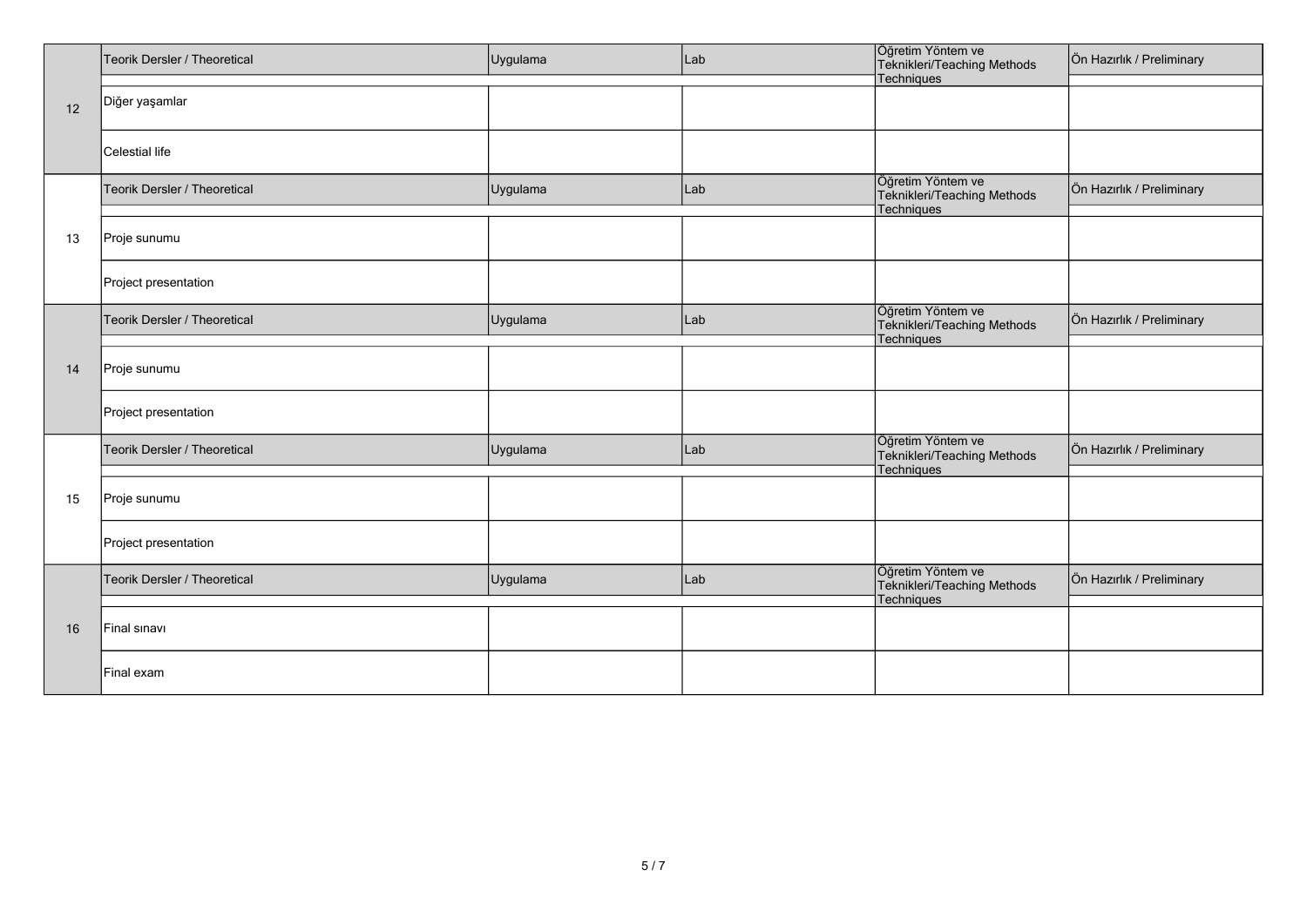## **DEĞERLENDİRME / EVALUATION**

| Yarıyıl (Yıl) İçi Etkinlikleri / Term (or Year) Learning Activities<br>Number |  | Katkı Yüzdesi /<br>Percentage of<br>Contribution (%) |
|-------------------------------------------------------------------------------|--|------------------------------------------------------|
| Ara Sinav / Midterm Examination                                               |  | 50                                                   |
| Ev Ödevi / Homework                                                           |  | 50                                                   |
| Toplam / Total:                                                               |  | 100                                                  |
| Başarı Notuna Katkı Yüzdesi / Contribution to Success Grade(%):               |  | 40                                                   |

| Yarıyıl (Yıl) Sonu Etkinlikleri / End Of Term (or Year) Learning Activities |  | Katkı Yüzdesi /<br>Percentage of<br>Contribution (%) |  |  |
|-----------------------------------------------------------------------------|--|------------------------------------------------------|--|--|
| Final Sinavi / Final Examination                                            |  | 100                                                  |  |  |
| Toplam / Total:                                                             |  | 100                                                  |  |  |
| Başarı Notuna Katkı Yüzdesi / Contribution to Success Grade(%):             |  |                                                      |  |  |

| Etkinliklerinin Başarı Notuna Katkı Yüzdesi(%) Toplamı / Total Percentage of Contribution (%) to Success Grade: |  |
|-----------------------------------------------------------------------------------------------------------------|--|
| Değerlendirme Tipi / Evaluation Type:                                                                           |  |

| İŞ YÜKÜ / WORKLOADS                   |                  |                                           |                                                         |  |  |  |  |
|---------------------------------------|------------------|-------------------------------------------|---------------------------------------------------------|--|--|--|--|
| Etkinlikler / Workloads               | Sayı /<br>Number | Süresi<br>(Saat) /<br>Duration<br>(Hours) | Toplam İş Yükü<br>(Saat) / Total<br>Work Load<br>(Hour) |  |  |  |  |
| Ara Sınav / Midterm Examination       |                  | 5.00                                      | 5.00                                                    |  |  |  |  |
| Final Sinavi / Final Examination      |                  | 15.00                                     | 15.00                                                   |  |  |  |  |
| Derse Katılım / Attending Lectures    | 14               | 2.00                                      | 28.00                                                   |  |  |  |  |
| Rapor Hazırlama / Report Preparation  |                  | 5.00                                      | 5.00                                                    |  |  |  |  |
| Proje Hazırlama / Project Preparation |                  | 5.00                                      | 5.00                                                    |  |  |  |  |
| Proje Sunma / Project Presentation    | 2                | 1.00                                      | 2.00                                                    |  |  |  |  |
| Toplam / Total:                       | 20               | 33.00                                     | 60.00                                                   |  |  |  |  |